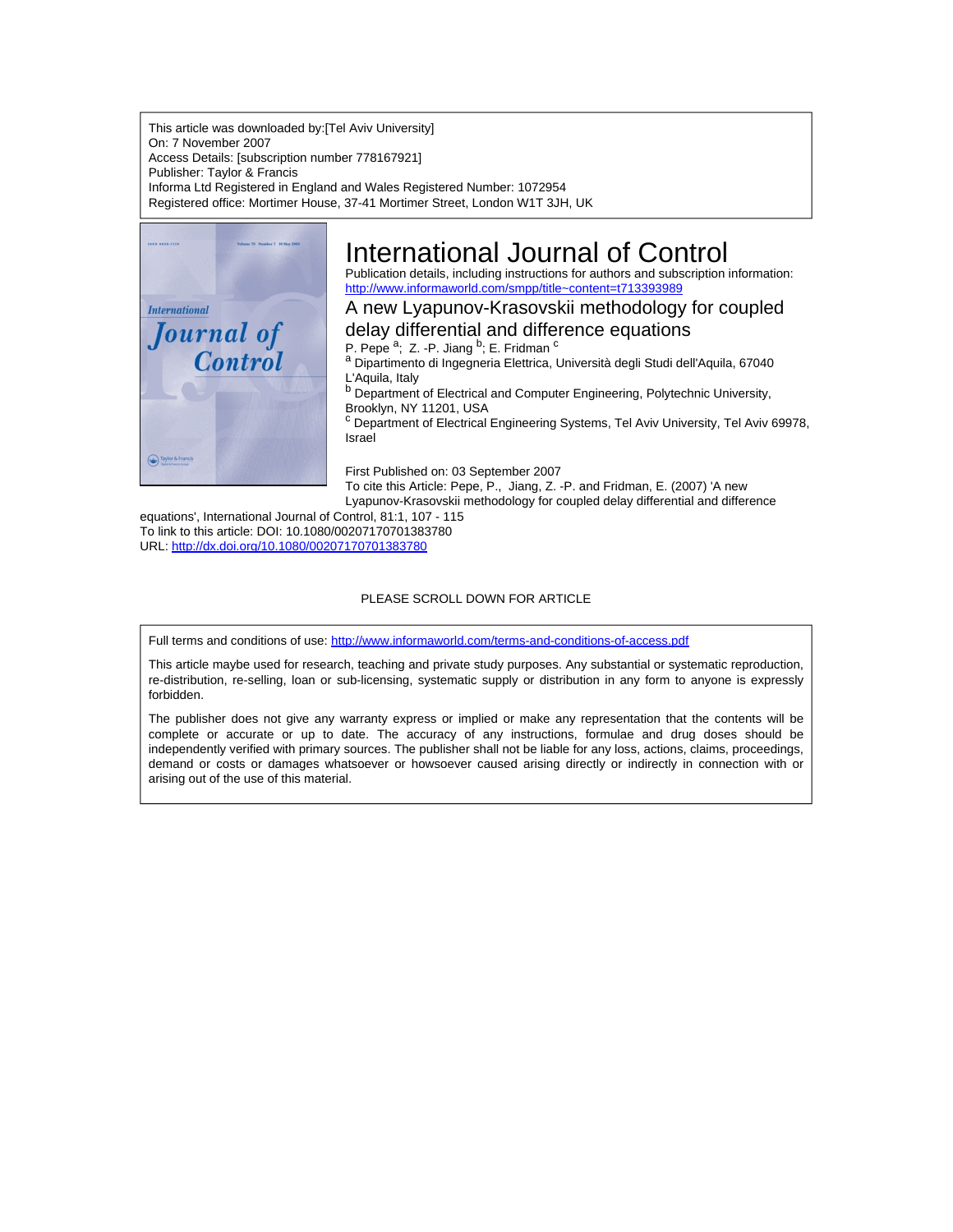# A new Lyapunov–Krasovskii methodology for coupled delay differential and difference equations

P. PEPE\*†, Z.-P. JIANG<sup>†</sup> and E. FRIDMAN§

yDipartimento di Ingegneria Elettrica, Universita` degli Studi dell'Aquila, Monteluco di Roio, 67040 L'Aquila, Italy zDepartment of Electrical and Computer Engineering, Polytechnic University, Six Metrotech Center, Brooklyn, NY 11201, USA xDepartment of Electrical Engineering Systems, Tel Aviv University, Tel Aviv 69978, Israel

(Received 13 April 2006; in final form 4 April 2007)

In this paper a new Lyapunov–Krasovskii methodology for both the (local) asymptotic stability and the global asymptotic stability of non-linear coupled delay differential and difference equations is proposed. This methodology is based on the concept of input-to-state stability applied to the difference equation, for which a sufficient Lyapunov criterion is given, and on previous methodologies developed in the literature for linear delay descriptor systems.

#### 1. Introduction

Coupled delay differential and difference equations describe, for instance, lossless propagation phenomena (see Niculescu (2001) and Rasvan and Niculescu (2002)) and internal dynamics of recently studied non-linear delay control systems; see Germani et al. (2003) and Pepe (2004) and references therein. Neutral equations in the Hale's form, which describe many engineering systems (consider for instance the model of partial element equivalent circuits in Bellen et al. (1999)), can be rewritten as coupled delay differential and difference equations; see Niculescu (2001), Fridman (2002) and Pepe (2005) and references therein). Therefore stability criteria for coupled delay differential and difference equations can also be successfully used for neutral equations in Hale's form. Recently, a Lyapunov– Krasovskii methodology for the (local) asymptotic stability of general coupled delay differential and difference equations has been proposed in Pepe and Verriest (2003) and Pepe (2005). The methodology presented there consists of two steps: the first step leads to the  $L_2$  asymptotic stability; the second one leads to the Lyapunov asymptotic stability. In Fridman (2002) a Lyapunov–Krasovskii methodology for linear delay

descriptor systems is proposed. Since coupled delay differential and difference equations can be written as descriptor systems, the methodology proposed there can be applied for studying the stability of the class of systems considered in this paper, at least in the linear case. In the context of linear systems, different conditions, in terms of linear matrix inequalities, for the delay-independent asymptotic stability have been obtained by the Lyapunov–Krasovskii methodologies proposed in Fridman (2002) and in Pepe and Verriest (2003) and Pepe (2005) respectively; see Fridman (2002 Theorem 1), Pepe (2005, Corollary 5) Pepe and Verriest (2003, Corollary 3.4).

The purpose of this paper is to extend the methodology proposed in Fridman (2002) from the linear case to the general non-linear case. In order to carry out the extension, Sontag's concept of input-to-state stability (ISS) for finite-dimensional continuous-time systems (Sontag 1989) is borrowed and our main results are based on the discrete-time version of ISS and its Lyapunov characterization in Jiang and Wang (2001). In particular, a Lyapunov criterion for the input-to-state stability of continuous-time difference equations, based on the one for non-linear finite-dimensional discretetime systems given in Jiang and Wang (2001), is first proposed. Then, using this criterion, it can be stated that the variable of the continuous-time difference part of \*Corresponding author. Email: pepe@ing.univaq.it the equations can be guaranteed arbitrarily small if the

International Journal of Control ISSN 0020–7179 print/ISSN 1366–5820 online 2008 Taylor & Francis

http://www.tandf.co.uk/journals DOI: 10.1080/00207170701383780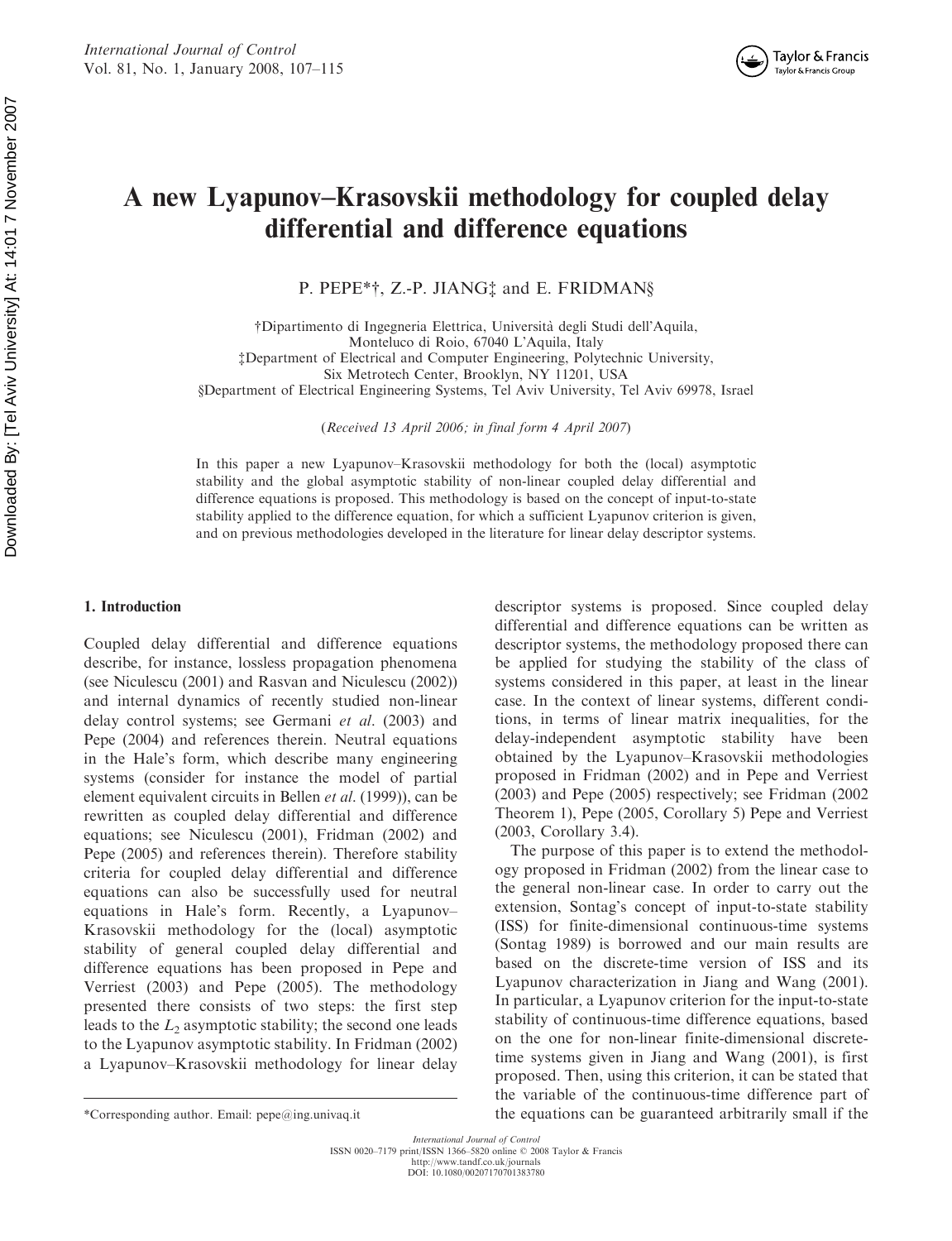variable of the differential part of the equations is sufficiently small. After this result is established, the descriptor methodology in Fridman (2002) can be adapted to the current case of general non-linear coupled delay differential and difference equations, leading to a new Lyapunov–Krasovskii methodology, for both the (local) asymptotic stability and the global asymptotic stability. It is worth noting that the ISS of a continuous-time difference equation is automatically guaranteed by the asymptotic stability (input equal to zero), as long as the equation in question is linear; see Hale and Verduyn Lunel (1993, Theorem 3.5, pp. 275).

We believe that the presented stability results together with Pepe and Verriest (2003) and Pepe (2005) will provide a solid foundation for analysis and synthesis of non-linear coupled delay differential and difference equations. In particular, they should prove useful for delay-dependent stability analysis.

The delay-independent global asymptotic stability of an electrical circuit containing a LC transmission line is here studied, showing the effectiveness of the proposed methodology.

The paper is organized as follows: in  $\S 2$  continuoustime difference equations are briefly described; in  $\S$ 3 the input-to-state stability for continuous-time difference equations is studied; in  $\S 4$  coupled delay differential and difference equations are briefly introduced; in  $\S$ 5 the asymptotic stability of coupled delay differential and difference equations is addressed, and two Lyapunov– Krasovskii theorems are proved for the global and local case respectively; in  $§6$  two examples are studied;  $§7$ contains the conclusions.

Notation:  $\mathbb R$  denotes the set of real numbers,  $\mathbb R^+$ denotes the set of non-negative real numbers,  $\mathbb{R}^*$  denotes the extended real line  $[-\infty, +\infty]$ . For any given positive integer l,  $\mathbb{R}^l$  denotes the set of real vectors of length l. The symbol  $|\cdot|$  stands for the Euclidean norm of a real vector, or the induced Euclidean norm of a matrix. For any  $a, b \in \mathbb{R}$ ,  $a < b$ ,  $C([a, b]; \mathbb{R}^l)$  denotes the set of continuous functions defined on  $[a, b]$  and taking values in  $\mathbb{R}^l$ , endowed with the supremum norm. For any set  $V \subset \mathbb{R}^l$ ,  $B((a, b]; V)$  denotes the set of the essentially bounded functions defined on (a, b] and taking values in  $V$ . The essential supremum norm of an essentially bounded function is denoted with the symbol  $\|\cdot\|$ . For  $\phi \in B((a, b]; V)$ ,  $\|\phi\| = \operatorname{ess} \operatorname{sup}_{\tau \in (a, b]} |\phi(\tau)|$ . A function u:  $[0, +\infty) \rightarrow R^l$  is said to be locally essentially bounded if, for any positive real  $T$  the function  $u_T: [0, +\infty) \to R$ , given by  $u_T(t) = u(t)$  for all  $t \in [0, T)$ and  $= 0$  elsewhere, is essentially bounded on [0,  $+\infty$ ). A function w:  $[0, c) \rightarrow R$ ,  $0 < c < +\infty$ , is said to be locally absolutely continuous if it is absolutely continuous in any interval [0, d],  $0 \le d \le c$ . A function  $\gamma: \mathbb{R}^+ \to \mathbb{R}^+$  is said to be of class  $K$  if it is continuous, strictly increasing and satisfies  $\gamma(0) = 0$ . It is of class  $K_{\infty}$  if, additionally, it is unbounded. A function  $\beta : \mathbb{R}^+ \times \mathbb{R}^+ \to \mathbb{R}^+$  is of class KL if for each fixed t, the function  $\beta(\cdot, t)$  is of class K and for each fixed s, the function  $\beta(s, t)$  decreases to 0 as  $t \rightarrow +\infty$ . For any positive integer *i*, the symbol *I<sub>i</sub>* denotes the identity matrix of dimension j. For any positive integers i, j, the symbol  $0_{i,j}$  denotes a matrix of zeros in  $\mathbb{R}^{i \times j}$ .

#### 2. Continuous-time difference equations

Consider the following system of non-linear continuoustime difference equations:

$$
x(t) = f(x(t - \Delta_1), x(t - \Delta_2), ..., x(t - \Delta_m), u(t)), \quad t \ge 0, x(\tau) = x_0(\tau), \qquad \tau \in [-\Delta, 0],
$$
\n(1)

where the (continuous) time variable  $t \in [0, +\infty)$ ,  $x(t) \in \mathbb{R}^n$ ,  $0 < \Delta_1 < \Delta_2 < \cdots < \Delta_m = \Delta$  are the arbitrary (non-commensurate) delays,  $f$  is a continuous function defined on  $\mathbb{R}^{nm} \times \mathbb{R}^{p}$  and taking values in  $\mathbb{R}^{n}$ , the input  $u$  is a locally essentially bounded function defined on [0,  $+\infty$ ) and taking values in  $\mathbb{R}^p$ , the initial condition  $x_0$  is a continuous function defined on  $[-\Delta, 0]$ and taking values in  $\mathbb{R}^n$ , m, n, p are positive integers. Assume that  $f(0, \ldots, 0, 0) = 0$ , thus ensuring that  $x(t) = 0$  is the solution of system (1) with zero input and zero initial conditions. Note that system (1) admits a unique solution in [0,  $+\infty$ ) for any input function u and any initial condition  $x_0$ . It was shown in Germani et al. (2003) that continuous-time difference equations can be rewritten as discrete-time systems on a suitable normed linear space. In Pepe (2003) such transformation has been given in the case of multiple and not commensurate delays. In this general case, the involved space is  $B((0, \Delta_{\min}); \mathbb{R}^{(k_m+1)n})$ , endowed with the essential supremum norm, where

$$
\Delta_{\min} = \min\{\Delta_1, \Delta_2 - \Delta_1, \dots, \Delta_m - \Delta_{m-1}\},\
$$
  
\n
$$
\Delta_i = k_i \Delta_{\min} + \tau_i, \quad i = 1, 2, \dots, m,
$$
 (2)

 $k_i$ ;  $i = 1, 2, \dots, m$ , are suitable positive integers,  $\tau_i$ ,  $i = 1, 2, \dots, m$  are reals such that  $0 \leq \tau_i < \Delta_{\min}$ . More specifically, system (1) can be rewritten as a discrete-time system in the space  $B((0, \Delta_{\min}); \mathbb{R}^{(k_m+1)n})$  as follows (see Germani et al. (2003) and Pepe (2003) for the details):

$$
X(k + 1) = G(X(k), U(k)), \quad k = 0, 1, ...
$$
 (3)

where  $X(k) \in B(0, \Delta_{\min}]$ ;  $\mathbb{R}^{(k_m+1)n}$ ,  $U(k) \in B(0, \Delta_{\min}]$ ;  $\mathbb{R}^p$ ) is defined as

$$
U(k)(\tau) = u(k\Delta_{\min} + \tau), \quad k = 0, 1 \dots \tag{4}
$$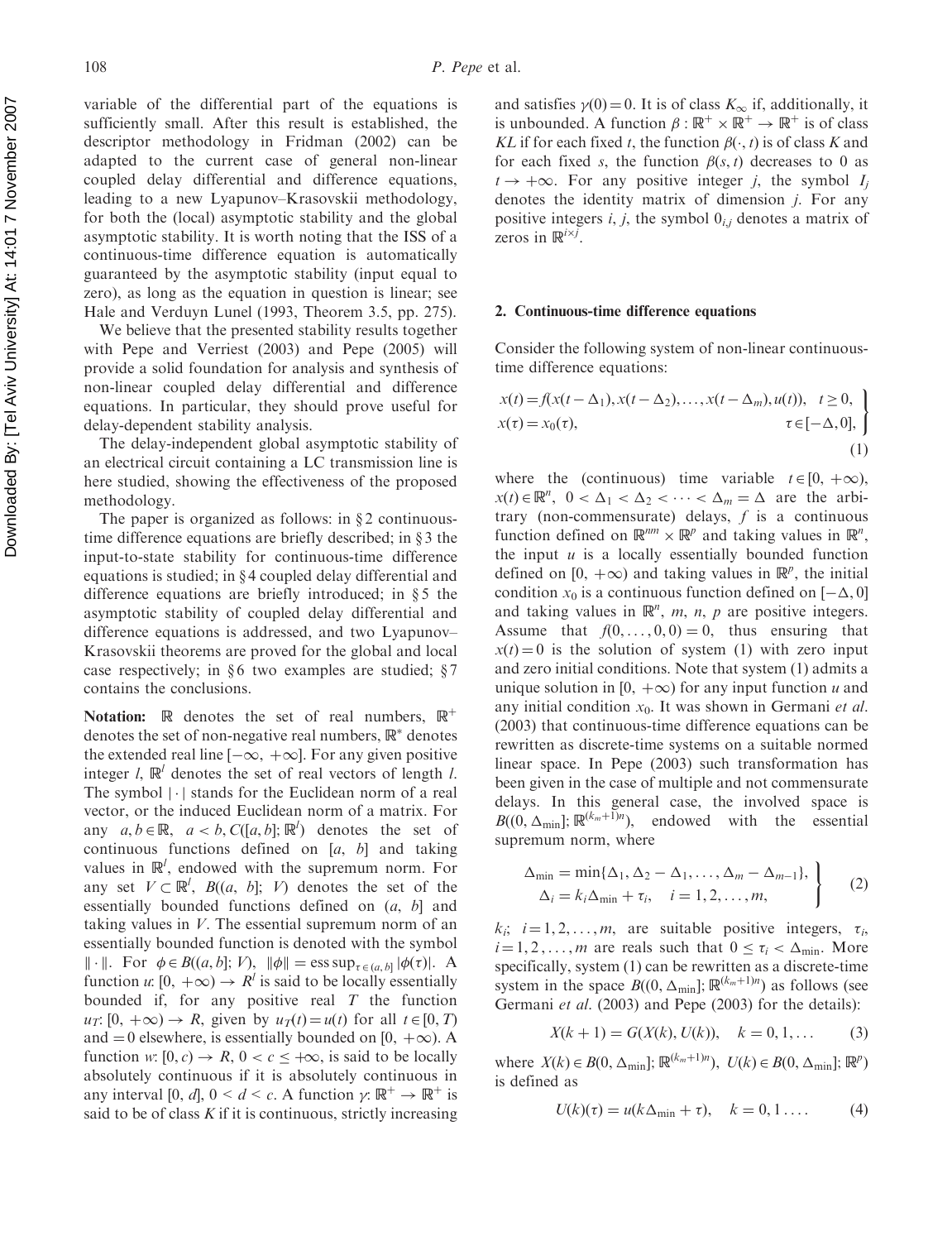G is a suitable function defined on  $B((0, \Delta_{\min});$  $\mathbb{R}^{(k_m+1)n}$  ×  $B((0, \Delta_{\min}); \mathbb{R}^p)$  and taking values in  $B((0,\Delta_{\min});{\mathbb R}^{(k_m+1)n}).$ 

Due to the particular discrete-time dynamics of system (3), which involves the function  $f$  just for the last components of the state  $X(k)$ , it is useful, for the application of the Lyapunov's second method, to consider the following discrete-time system, obtained by (3),

$$
\mathcal{X}(k+1) = F(\mathcal{X}(k), \mathcal{U}(k)), \quad k = 0, 1, \dots,
$$
 (5)

where

$$
\mathcal{X}(k) = X(k(k_m + 1)) \in B(0, \Delta_{\min}); \quad \mathbb{R}^{(k_m + 1)n}),
$$

$$
\mathcal{U}(k) = \begin{bmatrix} U((k(k_m + 1)) \\ U((k(k_m + 1) + 1) \\ \vdots \\ U(k(k_m + 1) + k_m) \end{bmatrix} \in B((0, \Delta_{\min}); \quad \mathbb{R}^{p(k_m + 1)}),
$$

and the function  $F$  is suitably obtained by the function  $G$ in (3).

Remark 1: In the case of one single delay the above difficult procedure leading to the discrete-time system (5) is not necessary. In the case of one single delay  $\Delta$ , the discrete-time system (5) is obtained with  $\mathcal{X}(k) \in B((0, \Delta]; \mathbb{R}^n)$ , and  $\mathcal{U}(k) \in B((0, \Delta]; \mathbb{R}^p)$  (Germani et al. 2003). When the delays are multiple but commensurate, the equation (1) can be transformed into an equation with one single delay, by a state extension.

# 3. Input-to-state stability of continuous-time difference equations

In the following, for a given positive integer  $\overline{k}$ , we will indicate with  $\mathcal{U}_{\bar{k}}$  the truncation of  $\mathcal{U}(k)$  at  $\bar{k}$ , that is the sequence which is equal to  $\mathcal{U}(k)$ , for  $k = 0, 1, \ldots, \overline{k}$ , and is equal to zero for  $k > k$ . We will indicate with  $||\mathcal{U}_{\tilde{[k]}}||_{\infty}$ the quantity  $\sup_{0 \le k \le \bar{k}} ||\mathcal{U}(k)||$ .

For a given  $\rho_s \in \mathbb{R}^*, \ \rho_s \in \mathbb{R}^*, \ \text{let } \mathcal{S}(\rho_s) =$  $\{v \in \mathbb{R}^p, |v| \le \rho_s\}$ , and let  $\mathcal{M}_{\mathcal{S}}(\rho_s)$  be the set of the locally essentially bounded functions defined on  $[0, +\infty)$  and taking values in  $S(\rho_s)$ . By these notations, it results that  $S(+\infty) = \mathbb{R}^p$ , and that  $\mathcal{M}_S(+\infty)$  is the set of the locally essentially bounded functions defined on  $[0, +\infty)$  and taking values in  $\mathbb{R}^p$ .

**Definition 1:** Let  $\rho_s \in \mathbb{R}^*$ ,  $\rho_s > 0$ . System (1) is said to be input-to-state stable (ISS) with respect to inputs  $u \in M_{\mathcal{S}}(\rho_s)$ , if there exist a function  $\beta$  of class KL and a function  $\gamma$  of class K such that, for any essentially bounded initial condition  $x_0$  and for any input function  $u \in M_S(\rho_s)$ , the following inequality holds for the solution of the equivalent discrete-time system (5)

$$
\|\mathcal{X}(k)\| \le \beta(\|\mathcal{X}(0)\|, k) + \gamma(\|\mathcal{U}_{[k-1]}\|_{\infty}).
$$
 (6)

**Theorem 1:** Let  $\rho_s \in \mathbb{R}^*$ ,  $\rho_s > 0$ . Let there exist a continuous functional  $V: B((0, \Delta_{\min}); \mathbb{R}^{(k_m+1)n}) \to \mathbb{R}^+$ such that

(i) there exist functions  $\alpha_1$  and  $\alpha_2$ , of class  $K_{\infty}$ , such that, for any  $\mathcal{X} \in B((0, \Delta_{\min}); \mathbb{R}^{(k_m+1)n})$ , the following inequalities hold

$$
\alpha_1(\|\mathcal{X}\|) \le V(\mathcal{X}) \le \alpha_2(\|\mathcal{X}\|); \tag{7}
$$

(ii) there exis a function  $\alpha_3$  of class  $K_{\infty}$  and a function  $\sigma$ of class K, such that, for any  $\mathcal{X} \in B((0, \Delta_{\min});$  $\mathbb{R}^{(k_m+1)n}$ ), and any

$$
\mathcal{U} \in B((0, \Delta_{\min}); \mathcal{S}(\rho_s)^{(k_m+1)}),
$$

the following inequality holds

$$
V(F(\mathcal{X}, \mathcal{U})) - V(\mathcal{X}) \le -\alpha_3(\|\mathcal{X}\|) + \sigma(\|\mathcal{U}\|). \tag{8}
$$

Then, system (1) is input-to-state stable with respect to inputs  $u \in M_s(\rho_s)$ .

Proof: The same proof given in Jiang and Wang (2001, Lemma 3.5), concerning finite-dimensional discrete-time systems, is applicable to the present case (5) of infinitedimensional discrete-time systems.

Remark 2: Theorem 1 is useful for studying the internal dynamics of full relative degree delay systems, when the output is driven, by means of a suitable feedback control law, to follow a prescribed reference signal bounded away from zero. That internal dynamics is often described by continuous-time difference equations (see Germani et al. (2003) and Pepe (2003, 2004))

$$
x(t) = f(x(t - \Delta_1), x(t - \Delta_2), \dots, x(t - \Delta_m), z(t)), \quad (9)
$$

where  $z(t)$  is the vector of the controlled system output and its time derivatives up to the order  $(n-1)$ , with  $n$  the length of the state vector. In this case, the ISS property with respect to  $z(t)$  assures the desirable behaviour of the overall time-delay control system, when  $z(t)$  is guaranteed to belong to a suitable compact set.

## 4. Coupled delay differential and difference equations

The following system of time invariant non-linear coupled delay differential and difference equations is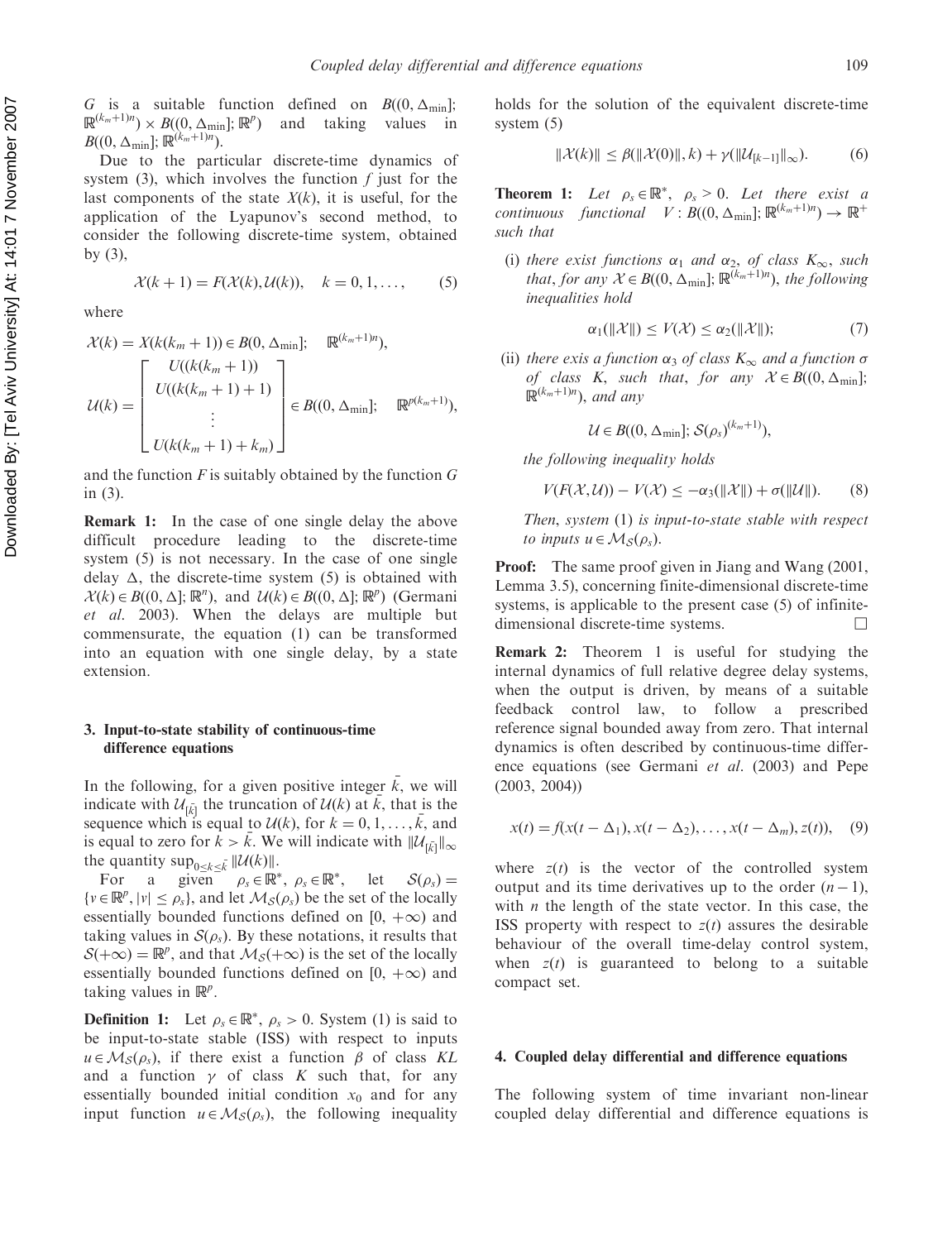considered

$$
\dot{\xi}(t) = \mathcal{A}(x(t - \Delta_1), \dots, x(t - \Delta_m), \xi(t),
$$
\n
$$
\xi(t - \Delta_1), \dots, \xi(t - \Delta_m)), \quad t \ge 0,
$$
\n
$$
x(t) = \mathcal{B}(x(t - \Delta_1), \dots, x(t - \Delta_m), \xi(t), \xi(t - \Delta_1), \dots, \xi(t - \Delta_m)),
$$
\n
$$
\xi(t - \Delta_m)),
$$
\n(10)

$$
\xi(\tau) = \xi_0(\tau), \quad x(\tau) = x_0(\tau), \quad \tau \in [-\Delta, 0],
$$
 (11)

where  $0 < \Delta_1 < \Delta_2 < \cdots < \Delta_m = \Delta$  are the arbitrary (non-commensurate) delays;  $t \in [0, +\infty);$  $x(t) \in \mathbb{R}^n$ ;  $\xi(t) \in \mathbb{R}^d$ ;  $x_0$  and  $\xi_0$  are functions in  $C([-\Delta, 0]; \mathbb{R}^n)$  and  $C([-\Delta, 0]; \mathbb{R}^d)$ , respectively; A is a continuous function from  $\mathbb{R}^{d(m+1)+nm}$  to  $\mathbb{R}^d$ ; B is a continuous function from  $\mathbb{R}^{d(m+1)+nm}$  to  $\mathbb{R}^n$ , m, n, d are positive integers. Assume that  $A(0, \ldots, 0) = 0$ , and  $B(0, \ldots, 0) = 0$ , thus ensuring that  $\xi(t) = 0$ ,  $x(t) = 0$ , for every  $t \ge 0$ , is the trivial solution of system (10)–(11) corresponding to zero initial conditions.

We also impose the following hypothesis; see Pepe and Verriest (2003, Remark 2.1)

 $H_1$ : The functional  $\bar{\mathcal{A}}$  :  $C([-\Delta, 0]; R^n) \times C([-\Delta, 0];$  $R^d$ )  $\rightarrow$   $R^d$ , given, for  $\phi \in C([-\Delta, 0]; R^n)$ ,  $\psi \in$  $C([-\Delta, 0]; R^d)$ , by

$$
\bar{\mathcal{A}}(\phi, \psi) = \mathcal{A}(\phi(-\Delta_1), \dots, \phi(-\Delta_m), \psi(0),
$$
  

$$
\psi(-\Delta_1), \dots, \psi(-\Delta_m))
$$
 (12)

is such that, for any  $(\bar{\phi}, \bar{\psi}) \in C([-\Delta, 0]; R^n) \times$  $C([-\Delta, 0]; R^d)$ , there exist a neighbourhood of  $(\bar{\phi}, \bar{\psi})$ and a positive real  $L_{(\bar{\phi},\bar{\psi})}$  such that, for all  $(\phi,\psi_1),$   $(\phi,\psi_2)$ in that neighbourhood, the inequality holds

$$
|\bar{\mathcal{A}}(\phi,\psi_1) - \bar{\mathcal{A}}(\phi,\psi_2)| \le L_{(\bar{\phi},\bar{\psi})} \|\psi_1 - \psi_2\|. \qquad (13)
$$

From the hypothesis  $H_1$  it follows that system (10)–(11) admits a unique solution

$$
\begin{bmatrix} \xi(t) \\ x(t) \end{bmatrix}
$$

on a maximal time interval  $[0, b)$ ,  $0 < b < +\infty$ , with  $\xi(t)$  locally absolutely continuous and  $x(t)$ continuous. Moreover, if  $b < +\infty$ , then  $\xi(t)$  is unbounded in  $[0, b)$ .

In the following it will be useful to consider the second equation in (10) rewritten as

$$
x(t) = \mathcal{B}(x(t - \Delta_1), \dots, x(t - \Delta_m), u(t)), \qquad (14)
$$

where the input  $u(t) \in \mathbb{R}^{(m+1)d}$  takes the place of the terms  $\xi(t)$ ,  $\xi(t - \Delta_1)$ , ...,  $\xi(t - \Delta_m)$ . System (10) is a descriptor system with delays (Fridman 2002).

Actually it can be rewritten as

$$
E\left[\begin{array}{c}\n\dot{\xi}(t) \\
\dot{x}(t)\n\end{array}\right]
$$
\n
$$
= \left[\begin{array}{c}\n\mathcal{A}(x(t-\Delta_1),\ldots,x(t-\Delta_m), \\
\dot{\xi}(t),\dot{\xi}(t-\Delta_1),\ldots,\dot{\xi}(t-\Delta_m)) \\
-x(t) + \mathcal{B}(x(t-\Delta_1),\ldots, \\
x(t-\Delta_m),\dot{\xi}(t),\dot{\xi}(t-\Delta_1),\ldots,\dot{\xi}(t-\Delta_m))\n\end{array}\right],
$$
\n(15)

where

$$
E = \begin{bmatrix} I_d & 0_{d \times n} \\ 0_{n \times d} & 0_{n \times n} \end{bmatrix}.
$$

In the following, the functions  $\xi_t \in C([-\Delta, 0]; R^d)$  and  $x_t \in C([-\Delta, 0]; R^n)$ ,  $t \ge 0$ , are given, as usual (Hale and Verduyn Lunel 1993), by  $\xi_t(\tau) = \xi(t + \tau)$ ,  $x_t(\tau) = x(t + \tau), \ \tau \in [-\Delta, 0].$ 

## 5. Stability of coupled delay differential and difference equations

For stability and asymptotic stability definitions of coupled delay differential and difference equations; see Hale and Verduyn Lunel (1993), Niculescu (2001), Rasvan and Niculescu (2002), Pepe and Verriest (2003) and Pepe (2005). For global asymptotic stability we mean, as usual, stability and global attractivity.

For a continuous functional  $V: C([-\Delta, 0]; \mathbb{R}^{n+d}) \rightarrow$  $\mathbb{R}^+$ , define (see Hale and Verduyn Lunel (1993) and Fridman (2002))

$$
\dot{V}\left(\begin{bmatrix} \phi_1\\ \phi_2 \end{bmatrix}\right) = \limsup_{h \to 0+} \frac{1}{h} \left(V\left(\begin{bmatrix} \xi_h\\ x_h \end{bmatrix}\right) - V\left(\begin{bmatrix} \phi_1\\ \phi_2 \end{bmatrix}\right)\right),\tag{16}
$$

where

$$
\begin{bmatrix} \xi_t \\ x_t \end{bmatrix}, \quad t \ge 0,
$$

is the solution of system (10) with initial conditions  $\xi_0 = \phi_1 \in C([-\Delta, 0]; \mathbb{R}^d), x_0 = \phi_2 \in C([-\Delta, 0]; \mathbb{R}^n)$ . Since the equations of system (10) are satisfied also for  $t = 0$ ,  $\phi_1$  and  $\phi_2$  must satisfy the matching condition

$$
\phi_2(0) = \mathcal{B}(\phi_2(-\Delta_1), \dots, \phi_2(-\Delta_m), \n\phi_1(0) \phi_1(-\Delta_1), \dots, \phi_1(-\Delta_m)).
$$
\n(17)

Theorem 2: Assume that the continuous-time difference equation (14) is input-to-state stable with respect to inputs  $u \in M<sub>S</sub>(+\infty)$ . Further assume there exist a continuous functional  $V: C([-\Delta, 0]; \mathbb{R}^{n+d}) \to \mathbb{R}^+,$  functions  $\alpha, \beta$  and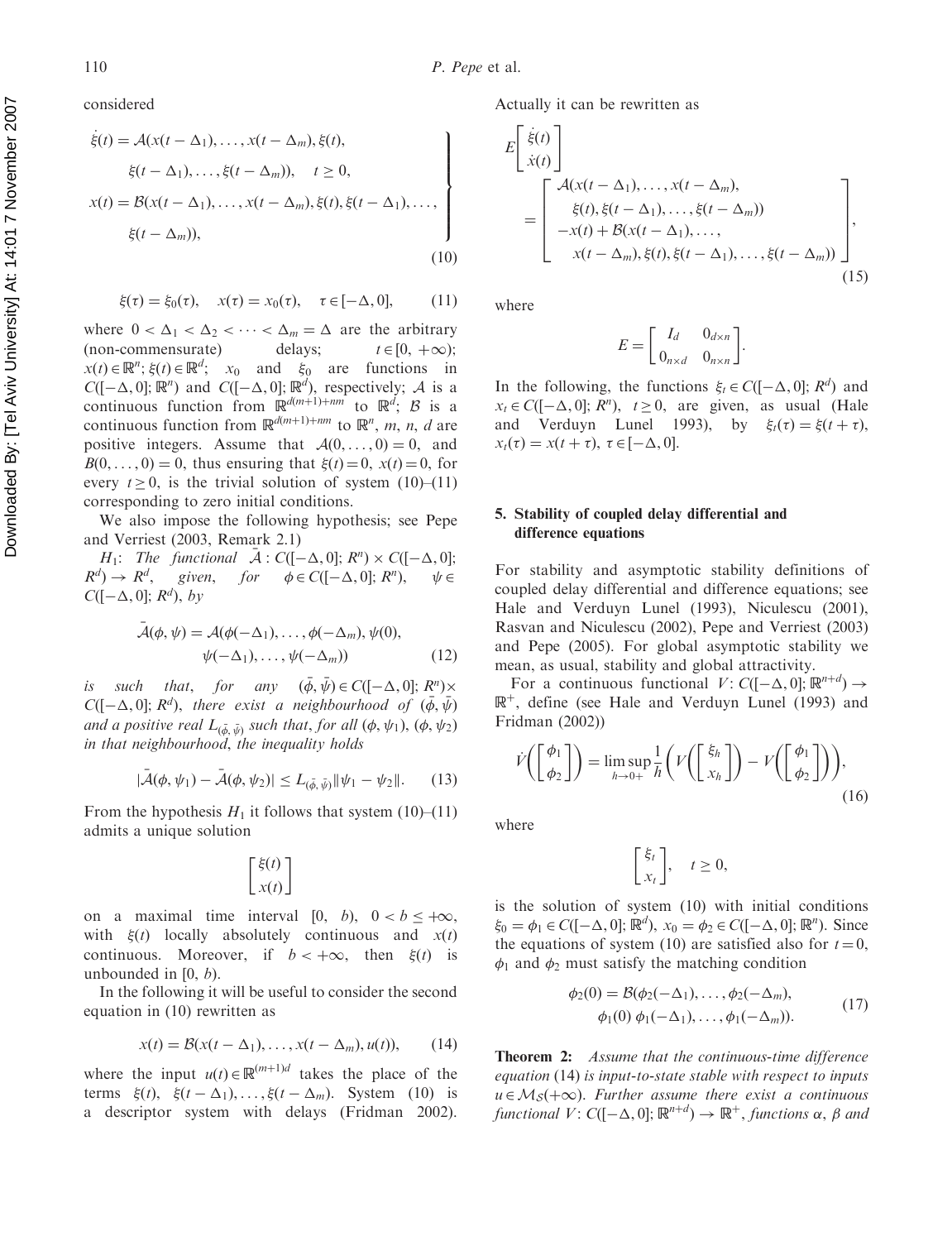$\gamma$  of class  $K_{\infty}$ , such that

(i) for every  $\phi_1 \in C([-\Delta, 0]; \mathbb{R}^d),$ every  $\phi_2 \in$  $C([-\Delta, 0]; \mathbb{R}^n)$ ), with  $\phi_2(0) = \mathcal{B}(\phi_2(-\Delta_1), \ldots,$  $\phi_2(-\Delta_m), \phi_1(0) \phi_1(-\Delta_1), \ldots, \phi_1(-\Delta_m)$ , the following inequalities hold

$$
\beta(|\phi_1(0)|) \le V\left(\begin{bmatrix} \phi_1 \\ \phi_2 \end{bmatrix}\right) \le \gamma\left(\left\|\begin{bmatrix} \phi_1 \\ \phi_2 \end{bmatrix}\right\|\right), \ \dot{\gamma}\left(\begin{bmatrix} \phi_1 \\ \phi_2 \end{bmatrix}\right)\le -\alpha(|\phi_1(0)|); \tag{18}
$$

(ii) the function

$$
w(t) = V\left(\begin{bmatrix} \xi_t \\ x_t \end{bmatrix}\right)
$$

is locally absolutely continuous in [0, b), for

$$
\left[\begin{matrix} \xi_t \\ x_t \end{matrix}\right]
$$

satisfying  $(10)$  in a maximal time interval  $[0, b)$ ,  $0 < b < +\infty$ .

Then, the origin of system (10) is globally asymptotically stable.

**Proof:** By Lemma A1 in Jiang *et al.* (1996), we may assume without any loss of generality that the function  $\alpha$ is continuously differentiable. From (18), taking into account (ii), it follows that, for  $t \in [0, b)$ ,

$$
\beta(|\xi(t)|) \le V\left(\begin{bmatrix} \xi_t \\ x_t \end{bmatrix}\right)
$$
  
\n
$$
\le V\left(\begin{bmatrix} \xi_0 \\ x_0 \end{bmatrix}\right) - \int_0^t \alpha(|\xi(s)|) \le \gamma\left(\left\|\begin{bmatrix} \xi_0 \\ x_0 \end{bmatrix}\right\|\right).
$$
\n(19)

From (19) it follows that  $b = +\infty$  (otherwise  $\xi(t)$  would be unbounded in [0, b)), and that  $\xi(t)$  can be as small as desired provided the initial conditions are sufficiently small. From the hypothesis of input-to-state stability of (14), it follows that the origin of system (10) is stable. As far as the global attractivity is concerned, let us note first that, since the inequalities (19) hold globally and since the continuous-time difference equation (14) is inputto-state stable with respect to inputs  $u \in M_S(+\infty)$ , for any initial conditions in (10), the correspondent solution is bounded in [0,  $+\infty$ ). From (19) it follows that

$$
\lim_{t \to +\infty} \int_0^t \alpha(|\xi(s)|) \le V\bigg(\bigg[\frac{\xi_0}{x_0}\bigg]\bigg). \tag{20}
$$

From (20) it follows that the function

$$
t \to \int_0^t \alpha(|\xi(s)|) \mathrm{d}s \tag{21}
$$

admits a finite limit as  $t \to +\infty$ . We claim that  $\lim_{t\to+\infty} \alpha(|\xi(t)|) = 0$ . For, let us consider the derivative with respect to time of the function  $t \to \alpha(|\xi(t)|)$ . The following equality/inequality hold

$$
\left|\frac{d\alpha(|\xi(t)|)}{dt}\right| = \left|\frac{d\alpha(|\xi(t)|)}{d|\xi(t)|}\frac{\xi^T(t)\dot{\xi}(t)}{\sqrt{\xi^T(t)\xi(t)}}\right| \le \left|\frac{d\alpha(|\xi(t)|)}{d|\xi(t)|}\right|\dot{\xi}(t)|.
$$
\n(22)

From the boundedness of the solution and the continuity of the functional A, it follows that  $\dot{\xi}(t)$  is bounded in [0,  $+\infty$ ). Since the function  $\alpha$  is continuously differentiable, and the solution is bounded, it follows that the function  $t \to (d\alpha(|\xi(t)|)/d|\xi(t)|)$  is bounded in  $[0, +\infty)$ . Therefore, since its derivative is bounded in [0, + $\infty$ ), the function  $t \to \alpha(|\xi(t)|)$  is uniformly continuous in [0,  $+\infty$ ). From this fact, taking into account that the function (21) admits a finite limit, by invoking the Barbalat's Lemma, it follows that  $\lim_{t\to +\infty} \alpha(|\xi(t)|) = 0$  and therefore that  $\lim_{t\to+\infty} |\xi(t)| = 0.$ 

As far as the proof that  $\lim_{t\to+\infty} |x(t)| = 0$  is concerned, taking into account the time invariant character of the equation (14) and its ISS property, the following inequality holds with suitable function  $\bar{\beta}$  of class KL and function  $\bar{\gamma}$  of class K

$$
\|\mathcal{X}(k)\| \le \bar{\beta}(\|\mathcal{X}(k_0)\|, k - k_0) + \bar{\gamma}(\|\mathcal{U}_{[k_0, k-1]}\|_{\infty}), \quad (23)
$$

where:  $k_0$ , k are positive integers,  $k > k_0$ ; X, U are the variables of the discrete-time system (5) equivalent to the continuous-time difference equation (14);  $\mathcal{U}_{[k_0, k-1]}(\theta) = \mathcal{U}(\theta)$  for  $k_0 \le \theta \le k - 1$ , and is  $= 0$  elsewhere. Now, let  $\epsilon$  be a positive real. Since in the continuous-time difference equation (14) the role of the input *u* is played by the solution variable  $\xi$ , it follows that there exist a  $\vec{k}_0$  such that  $\vec{y}(\|\mathcal{U}_{[\bar{k}_0, k]}\|_{\infty}) < \epsilon/2$ , for any  $k > \bar{k}_0$ . Moreover, since  $\overrightarrow{\beta}$  is a KL function, it follows that there exist a  $\bar{k}_1 \ge \bar{k}_0$  such that  $\bar{\beta}(\|\mathcal{X}(\bar{k}_0)\|, k - \bar{k}_0) < \epsilon/2$ , for any  $k > \bar{k}_1$ . Therefore, for  $k > k_1$  the inequality  $\|\mathcal{X}(k)\| < \epsilon$  holds and the proof of the theorem is accomplished.  $\Box$ 

**Remark 3:** Note that the argument of the function  $\beta$  in the inequalities (18) involves only  $\phi_1$ .

Analogously, a version of Theorem 2 concerning the (local) asymptotic stability can be obtained.

**Theorem 3:** Assume that there exists a positive real  $\rho_s$ such that the continuous-time difference equation (14) is input-to-state stable with respect to inputs  $u \in M_S(\rho_s)$ . Further assume there exist a positive real  $\rho$ , a continuous functional  $V: C([-\Delta, 0]; \mathbb{R}^{n+\overline{d}}) \to \mathbb{R}^+,$  functions  $\alpha, \beta$  and  $\gamma$  of class  $K_{\infty}$ , such that:

(i) for every  $\phi_1 \in C([-\Delta, 0]; \mathbb{R}^d)$  with  $\|\phi_1\| < \rho$ , and every  $\phi_2 \in C([-\Delta, 0]; \mathbb{R}^n)$ with  $\phi_2(0) =$  $\mathcal{B}(\phi_2(-\Delta_1),\ldots,\phi_2( \Delta_m$ ),  $\phi_1(0), \phi_1(-\Delta_1), \ldots,$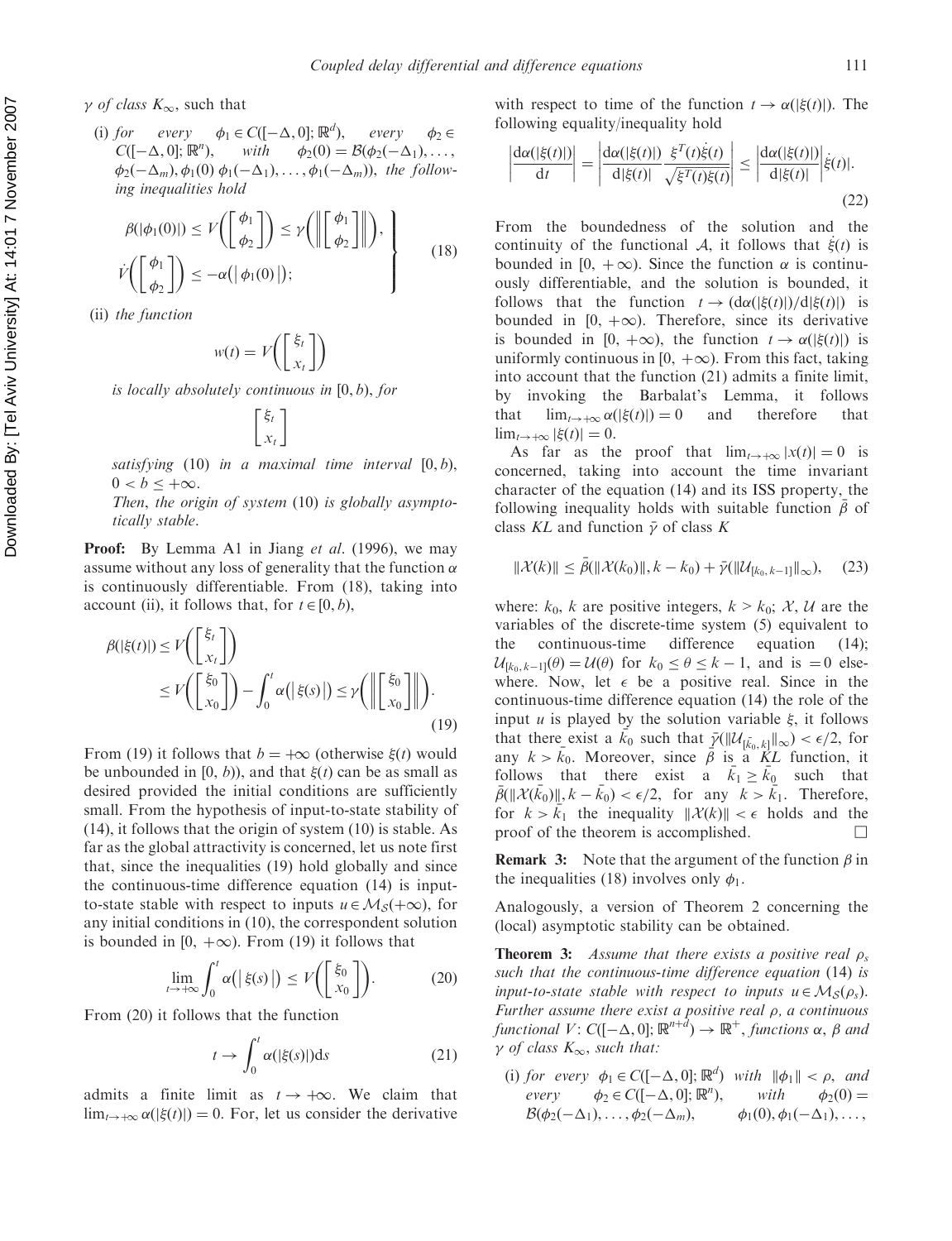$$
\phi_1(-\Delta_m)), \text{ the following inequalities hold}
$$
\n
$$
\beta(|\phi_1(0)|) \le V\left(\begin{bmatrix} \phi_1 \\ \phi_2 \end{bmatrix}\right) \le \gamma\left(\left\|\begin{bmatrix} \phi_1 \\ \phi_2 \end{bmatrix}\right\|\right),
$$
\n
$$
\dot{V}\left(\begin{bmatrix} \phi_1 \\ \phi_2 \end{bmatrix}\right) \le -\alpha(|\phi_1(0)|);
$$
\n(24)

(ii) the function

$$
w(t) = V\left(\begin{bmatrix} \xi_t \\ x_t \end{bmatrix}\right)
$$

is locally absolutely continuous in [0, b), for

$$
\begin{bmatrix} \xi_t \\ x_t \end{bmatrix}
$$

satisfying  $(10)$  in a maximal time interval  $[0, b)$ ,  $0 < b < +\infty$ .

Then, the origin of system (10) is asymptotically stable.

**Proof:** Let  $0 \leq \epsilon \leq \rho$ . Let  $0 \leq \delta \leq \epsilon$  such that  $\gamma(\delta) < \beta(\epsilon)$ . Let the initial conditions such that

$$
\left\| \begin{bmatrix} \xi_0 \\ x_0 \end{bmatrix} \right\| < \delta.
$$

Then  $|\xi_0(0)| < \delta$ . We show that  $|\xi(t)| < \epsilon$  for all  $t \in [0, b)$ . For, by contradiction, let  $t_1 \in [0, b)$  be the first time such that  $|\xi(t_1)| = \epsilon$ . From (24), taking into account (ii) it would follow that

$$
\beta(\epsilon) \le V\left(\begin{bmatrix} \xi_{t_1} \\ x_{t_1} \end{bmatrix}\right) \le V\left(\begin{bmatrix} \xi_0 \\ x_0 \end{bmatrix}\right) - \int_0^t \alpha(|\xi(s)|) ds
$$
  
\n
$$
\le V\left(\left\|\begin{bmatrix} \xi_0 \\ x_0 \end{bmatrix}\right\|\right) \le \gamma(\delta). \tag{25}
$$

Thus it would be  $\beta(\epsilon) \leq \gamma(\delta)$ , while it was supposed  $\gamma(\delta) < \beta(\epsilon)$ . It follows that  $b = +\infty$  (otherwise the solution  $\xi(t)$  would be unbounded in  $[0, b)$  and that  $\xi(t)$  can be as small as desired provided the initial conditions are sufficiently small. From the hypothesis of input-to-state stability of (14) when the input (that is  $\xi(.)$  is sufficiently small, it follows that the origin of system (10) is stable.

As far as the local attractivity is concerned, the same reasoning in the proof of Theorem 2 can be used here. For, just consider that, if the initial conditions are sufficiently small, then the solution is arbitrarily small in  $(0, +\infty)$ . Consequently, since the input u in the equation (14), which takes the place of  $\xi$ , can be supposed to be bounded by the positive real  $\rho_s$ , the ISS property of the equation (14) holds and the reasoning in the proof of Theorem 2, inequality (20) on, can be repeated equal.  $\square$ 

#### 6. Illustrative examples

Example 1: Let us consider the following coupled delay differential and continuous-time difference equation

$$
\dot{\xi}(t) = -\xi^3(t) + \xi(t - \Delta_1)x(t - \Delta_2),
$$
  
\n
$$
x(t) = 0.5x(t - \Delta_1) + \xi(t)x(t - \Delta_2),
$$
\n(26)

where  $\xi(t)$ ,  $x(t) \in R$ .

Let us prove first that the difference equation in (26) is ISS with respect to suitable small  $\xi(\cdot)$ . Let us consider, for instance, the case  $\Delta_{\min} = \Delta_1$  and  $k_2 = 2$ . Other cases can be treated analogously. Since  $n = 1$  and  $k_2 = 2$ , the state vector  $X$  of system (5) consists of three scalar functions, that is

$$
\mathcal{X}(k) = \begin{bmatrix} \chi_1(k) \\ \chi_2(k) \\ \chi_3(k) \end{bmatrix} \in B((0, \Delta_{\min}]; \mathbb{R}^3), \quad (27)
$$

and  $U(k) \in B((0, \Delta_{\min}); R^3)$  (take into account that the role of the input is here taken by  $\xi(t)$ ). Let us choose the Lyapunov functional  $V: B((0, \Delta_{\min}); \mathbb{R}^3) \to R^+$  given, for  $\chi = [\chi_1 \chi_2 \chi_3]^T \in B((0, \Delta_{\min}); \mathbb{R}^3)$ , by

$$
V(\mathcal{X}) = \sup_{i=1,2,3} \|\chi_i\|,\tag{28}
$$

and let us apply Theorem 1. Let  $\xi(\cdot) \in \mathcal{M}_{S}(\rho_{s})$ , with  $0 < \rho_s < 0.1$ . The following inequality holds

$$
V(F(X, U)) \le \sup\{(0.5 + ||U||)V(X),
$$
  
(0.25 + 1.5||U||)V(X), (0.125 + 1.25||U|| + ||U||<sup>2</sup>)V(X)}.(29)

Therefore,

$$
V(F(X, \mathcal{U})) \le 0.5V(X) + 1.5\|\mathcal{U}\|V(X) + \|\mathcal{U}\|^2 V(X),
$$
\n(30)

from which the following inequality is obtained

$$
V(F(\mathcal{X}, \mathcal{U})) - V(\mathcal{X}) \le -0.025 \|\mathcal{X}\| + \|\mathcal{U}\|.
$$
 (31)

Then it follows that the difference equation in (26) is ISS with respect to the variable  $\xi$  when this variable is such that  $|\xi(t)| < \rho_s$ ,  $t > 0$ .

Choose now the following Lyapunov–Krasovskii functional  $V: C([-\Delta, 0]; R^2) \to \mathbb{R}^+$  given by

$$
V\left(\begin{bmatrix} \phi_1 \\ \phi_2 \end{bmatrix}\right) = [\phi_1(0) \quad \phi_2(0)]EP\begin{bmatrix} \phi_1(0) \\ \phi_2(0) \end{bmatrix} + \int_{-\Delta_1}^0 [\phi_1^2(\tau) \quad \phi_2(\tau)]Q\begin{bmatrix} \phi_1^2(\tau) \\ \phi_2(\tau) \end{bmatrix} d\tau + \int_{-\Delta_2}^0 [\phi_1^2(\tau) \quad \phi_2(\tau)]S\begin{bmatrix} \phi_1^2(\tau) \\ \phi_2(\tau) \end{bmatrix} d\tau, \qquad (32)
$$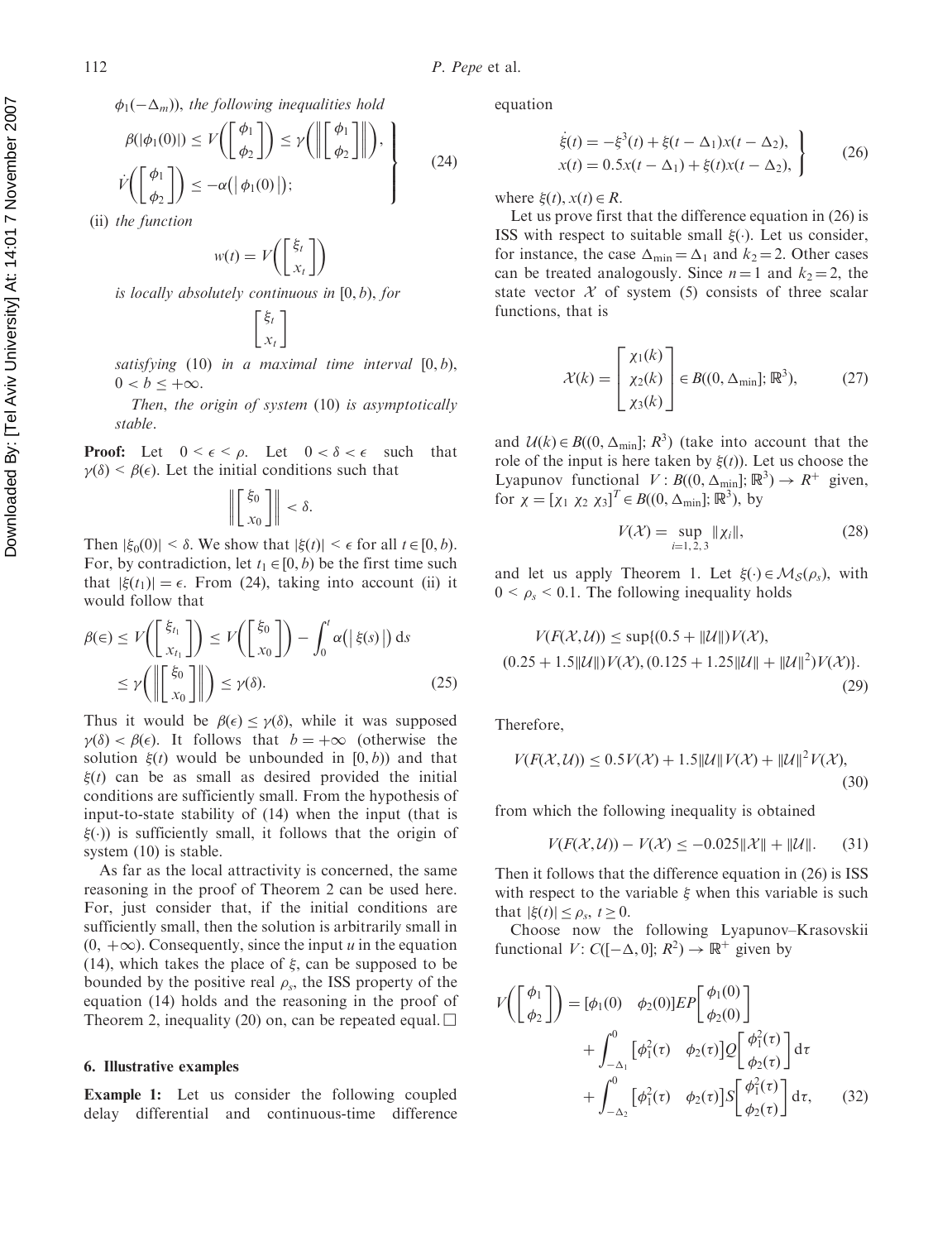where

$$
E = \begin{bmatrix} 1 & 0 \\ 0 & 0 \end{bmatrix}, \quad P = \begin{bmatrix} p_1 & 0 \\ 0 & p_2 \end{bmatrix},
$$
  
\n
$$
Q = \begin{bmatrix} q_1 & 0 \\ 0 & q_2 \end{bmatrix}, \quad S = \begin{bmatrix} s_1 & 0 \\ 0 & s_2 \end{bmatrix}, \quad p_1, p_2, q_1, q_2, s_1, s_2
$$

are positive reals, and apply Theorem 3 (note that this functional satisfies the hypothesis ii in Theorem 3, because  $\phi_2$  appears only inside an integral which transforms a continuous time function into an absolutely continuous one). The derivative  $\dot{V}$  of the Lyapunov–Krasovskii functional  $V$  is given by

$$
\dot{V}\left(\begin{bmatrix} \phi_1 \\ \phi_2 \end{bmatrix}\right) = 2[\phi_1(0) \ \phi_2(0)]
$$
\n
$$
\times P\begin{bmatrix} -\phi_1^3(0) + \phi_1(-\Delta_1)\phi_2(-\Delta_2) \\ 0 \end{bmatrix} + \phi_1^4(0)q_1
$$
\n
$$
-\phi_1^4(-\Delta_1)q_1 + \phi_2^2(0)q_2 - \phi_2^2(-\Delta_1)q_2 + \phi_1^4(0)s_1
$$
\n
$$
-\phi_1^4(-\Delta_2)s_1 + \phi_2^2(0)s_2 - \phi_2^2(-\Delta_2)s_2. \tag{33}
$$

Taking into account that  $0 = -\phi_2(0) + 0.5\phi_2(-\Delta_1) +$  $\phi_1(0)\phi_2(-\Delta_2)$ , the following inequalities hold

$$
\dot{V}\left(\begin{bmatrix} \phi_1 \\ \phi_2 \end{bmatrix}\right) \le -2p_1\phi_1^4(0) + \frac{1}{2}p_1\phi_1^4(0) + \frac{1}{2}p_1\phi_1^4(-\Delta_1) \n+ p_1\phi_2^2(-\Delta_2) - 2p_2\phi_2^2(0) + \frac{1}{2}p_2\phi_2^2(0) \n+ \frac{1}{2}p_2\phi_2^2(-\Delta_1) + p_2|\phi_1(0)|\phi_2^2(0) \n+ p_2|\phi_1(0)|\phi_2^2(-\Delta_2) + \phi_1^4(0)q_1 - \phi_1^4(-\Delta_1)q_1 \n+ \phi_2^2(0)q_2 - \phi_2^2(-\Delta_1)q_2 + \phi_1^4(0)s_1 - \phi_1^4(-\Delta_2)s_1 \n+ \phi_2^2(0)s_2 - \phi_2^2(-\Delta_2)s_2.
$$
\n(34)

Taking into account that  $|\phi_1(0)|$  can be sufficiently small, it results that the second inequality in  $(24)$ , Theorem 3, is satisfied by choosing  $s_2 > p_1$ ,  $2q_1 > p_1$ ,  $3p_1 > 2q_1 + 2s_1$ ,  $\frac{3}{2}p_2 > q_2 + s_2$ ,  $\frac{1}{2}p_2 < q_2$ . A solution is  $p_1 = 1$ ,  $p_2 = 3$ ,  $q_1 = 1$ ,  $q_2 = 2$ ,  $s_1 = 1/3$ ,  $s_2 = 4/3$ . Therefore, system (26) is (locally) asymptotically stable.

Remark 4: The asymptotic stability of system (26) cannot be checked by means of methods based on first order approximations, since the linear approximation of system (26) is not asymptotically stable.

Example 2: Let us consider the following coupled delay differential and difference equation, describing an electrical circuit containing a LC transmission line (see Rasvan and Niculescu (2002, Example 5) or Niculescu (2001, example 5.55, pp. 213))

$$
\begin{aligned}\n\dot{\xi}(t) &= A\xi(t) + \begin{pmatrix} -\frac{1}{C_1}f_1(\xi_1(t)) \\ 0 \end{pmatrix} + Bx(t - \Delta) \\
x(t) &= D\xi(t) + Fx(t - \Delta) \\
\xi(\tau) &= \xi_0(\tau), \quad x(\tau) = x_0(\tau), \quad \tau \in [-\Delta, 0],\n\end{aligned}
$$
\n(35)

where

$$
\xi(t) = \begin{bmatrix} \xi_1(t) \\ \xi_2(t) \end{bmatrix} \in R^2; \quad x(t) \in R^2; \quad \Delta = \sqrt{LC};
$$
  

$$
\xi_0, x_0 \in C([-\Delta, 0]; R^2);
$$

$$
A = \begin{bmatrix} -\frac{1 + R_1 \sqrt{C/L}}{R_1 C_1} & 0 \\ 0 & -\frac{\sqrt{C/L}}{(1 + R_2 \sqrt{C/L}) C_2} \end{bmatrix};
$$
  
\n
$$
B = \begin{bmatrix} 0 & 2\frac{\sqrt{C/L}}{C_1} \\ 2\frac{\sqrt{C/L}}{(1 + R_2 \sqrt{C/L}) C_2} & 0 \end{bmatrix};
$$
  
\n
$$
D = \begin{bmatrix} 1 & 0 \\ 0 & \frac{1}{1 + R_2 \sqrt{C/L}} \end{bmatrix}; \quad F = \begin{bmatrix} 0 & -1 \\ -\frac{1 - R_2 \sqrt{C/L}}{1 + R_2 \sqrt{C/L}} & 0 \end{bmatrix};
$$
  
\n(36)

 $R_1$ ,  $R_2$ ,  $C$ ,  $C_1$ ,  $C_2$ ,  $L$  are (positive real) electrical parameters (resistors, capacitors, inductors);  $f_1$  is a scalar continuous function describing a non-linear resistor. Here we hypothesize that the matching condition is verified, that is the initial conditions are such that  $x_0(0) = D\xi_0(0) + Fx_0(-\Delta)$ . The matrix F has eigenvalues inside the open unit circle, therefore the linear continuous-time difference part of system (35), with no forcing input  $(\xi(t)=0)$ , is asymptotically stable (see Hale and Verduyn Lunel  $(1993, \S9.6)$ . From the asymptotic stability, it follows that the linear continuous-time difference part of system is input-to-state stable with respect to inputs  $\xi$  in  $M<sub>S</sub>(+\infty)$ . As far as general linear continuous-time difference equations forced by continuous inputs (which is actually our case since  $\xi$  is continuous) are concerned (see Hale and Verduyn Lunel (1993, Theorem 3.5, pp. 275)). Nevertheless, for locally essentially bounded inputs, a direct computation of the solution of system (5), equivalent to the simple linear continuous-time difference part of system (35), yields the following ISS inequality

$$
\|\chi(k)\| \le M\lambda^k \|\chi(0)\| + M \frac{\lambda}{1-\lambda} |D| \|\mathcal{U}_{[k-1]}\|_{\infty}, \quad (37)
$$

where:  $\chi(k) \in B((0, \Delta); R^2), \mathcal{U}(k) \in B((0, \Delta); R^2); M$  and  $\lambda$ are positive reals,  $\lambda < 1$ , such that,  $\forall k \geq 0$ ,  $|F^k| \leq M \lambda^k$ holds. If one uses Theorem 1, the ISS is proved by means of the functional  $V(\chi) = \sup_{\tau \in (0, \Delta]} \chi^T(\tau) Q \chi(\tau)$ , with Q suitable symmetric positive definite matrix in  $\mathbb{R}^{2\times 2}$ ; see (Germani et al. 2003, proof of Lemma A1).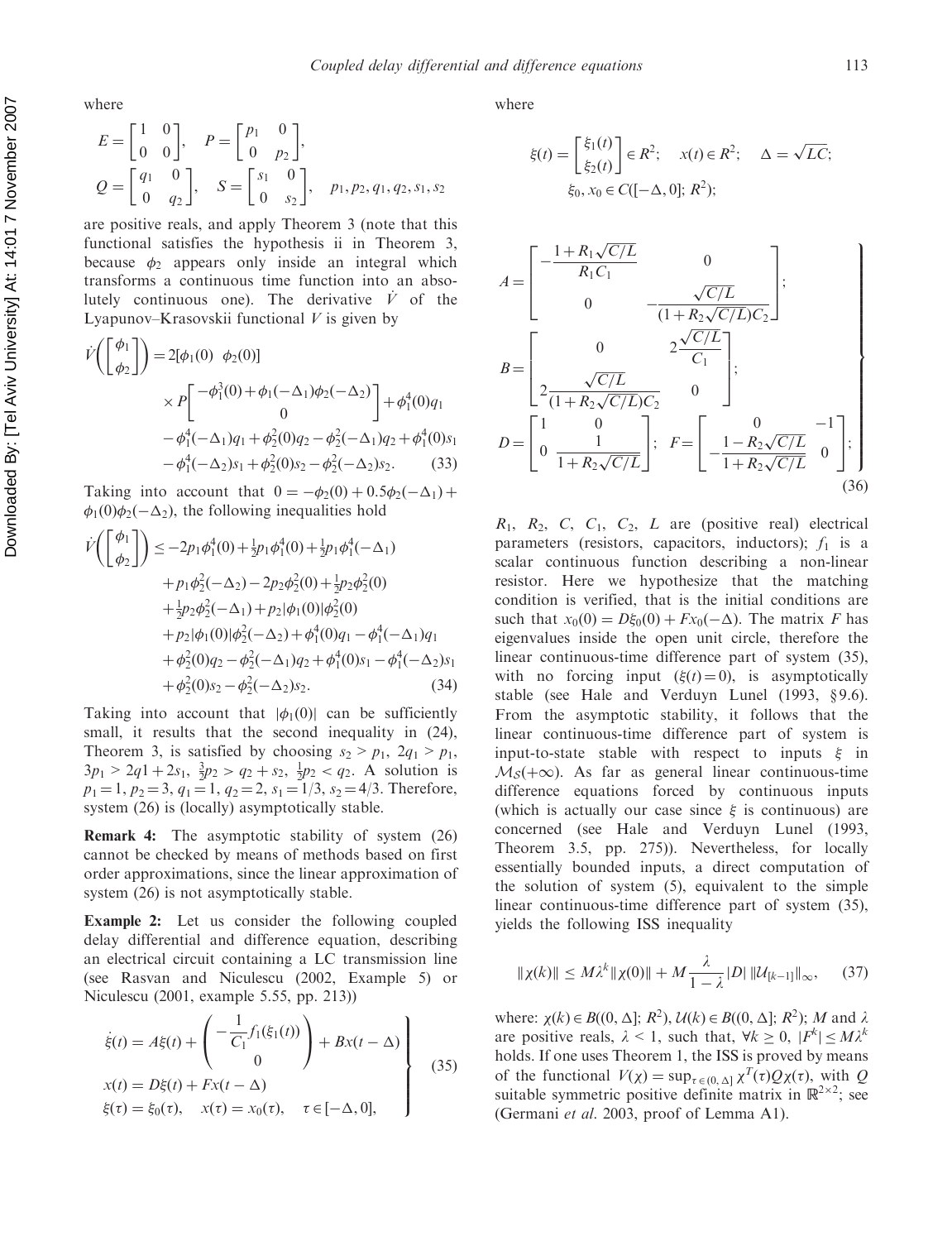Let us now apply Theorem 1 with the following Lyapunov–Krasovskii functional

$$
V\left(\begin{bmatrix} \phi_1 \\ \phi_2 \end{bmatrix}\right) = \begin{bmatrix} \phi_1^T(0) & \phi_2^T(0) \end{bmatrix} EP \begin{bmatrix} \phi_1(0) \\ \phi_2(0) \end{bmatrix} + \int_{-\Delta}^0 \phi^T(\tau) Q\phi(\tau) d\tau, \qquad (38)
$$

where

$$
\phi = \begin{bmatrix} \phi_1 \\ \phi_2 \end{bmatrix}, \quad \phi_1 \in C([-\Delta, 0]; R^2),
$$
  

$$
\phi_2 \in C([-\Delta, 0]; R^2); \quad P = \begin{bmatrix} P_1 & 0 \\ P_2 & P_3 \end{bmatrix}, \quad P_1 \in R^{2 \times 2}
$$

is diagonal positive definite,  $P_2, P_3 \in R^{2 \times 2}$ ;  $Q \in R^{4 \times 4}$  is symmetric positive definite;

$$
E = \begin{bmatrix} I_2 & 0_{2 \times 2} \\ 0_{2 \times 2} & 0_{2 \times 2} \end{bmatrix} \in R^{4 \times 4}.
$$

The derivative of such functional is given by

$$
\dot{V}(\phi) = \eta^T \left[ \begin{array}{cc} P^T G_0 + G_0^T P + Q & P^T G_1 \\ G_1^T P & -Q \end{array} \right] \eta
$$

$$
- \frac{2}{C_1} P_1(1, 1) \phi_1^1(0) f_1(\phi_1^1(0)), \tag{39}
$$

where  $\eta^T = [\phi^T(0) \phi^T(-\Delta)]$ ;  $G_0$  and  $G_1$  are square matrices with dimension 4 given by

$$
G_0 = \begin{bmatrix} A & 0_{2 \times 2} \\ D & -I_2 \end{bmatrix}, \quad G_1 = \begin{bmatrix} 0_{2 \times 2} & B \\ 0_{2 \times 2} & F \end{bmatrix}; \tag{40}
$$

 $P_1$  (1, 1) is the element first row first column of matrix  $\rho_1$ ,  $\phi_1^1(0)$  is the first component of  $\phi_1(0)$ . A global asymptotic stability condition is therefore given by the feasibility of the LMI

$$
\begin{bmatrix} P^T G_0 + G_0^T P + Q & P^T G_1 \ G_1^T P & -Q \end{bmatrix} + \omega \begin{bmatrix} 1 & 0_{1,7} \\ 0_{7,1} & 0_{7,7} \end{bmatrix} < 0,
$$
\n(41)

and by the condition

$$
\alpha f_1(\alpha) \ge -\frac{C_1 \omega}{2P_1(1,1)} \alpha^2, \quad \forall \alpha \in R,\tag{42}
$$

where  $\omega$  is a suitable positive real.

An analysis of the electrical parameters, such that the LMI (41) is feasible, is beyond the aims of this paper. Nevertheless, it is worth pointing out that the condition (42) may be less restrictive than Rasvan and Niculescu (2002, Condition (14), pp. 163), which is sufficient for the global asymptotic (more, exponential) stability of system (6.10). For instance, the choice of the electrical parameters as  $R_1 = 1$ ,  $R_2 = 50$ ,  $C = 10^{-7}$ ,  $C_1 = 10^{-6}$ ,  $C_2 = 10^{-6}$ ,  $L = 10^{-3}$ , yields the feasibility of the LMI

(41) (checked by Matlab) with, in particular,  $\omega = 9.107 \cdot 10^8$ ,  $P_1(1, 1) = 1.282 \cdot 10^3$ . Therefore system (35), with the chosen values of the electrical parameters, results to be globally asymptotically stable provided that

$$
\alpha f_1(\alpha) \ge -0.355 \,\alpha^2, \quad \forall \alpha \in R. \tag{43}
$$

On the other hand, when the above values of the electrical parameters are chosen, Rasvan and Niculescu (2002, Condition (14)) yields the global asymptotic (exponential) stability of system (35) provided that

$$
\alpha f_1(\alpha) \ge 0.9701 \,\alpha^2, \quad \forall \alpha \in R \tag{44}
$$

The positive real 0.9701, which appears in the right-hand side of (44), is obtained by an analysis, validated by Matlab simulations, of the inequalities (17) and of the roots of equation (18) in Rasvan and Niculescu (2002), corresponding to the given values of the electrical parameters.

With the above values of the electrical parameters, the global asymptotic stability condition improvement, as far as the function  $f_1$  describing the non-linear resistor is concerned, is considerable. The condition (44) does not allow to  $f_1$  to describe negative resistors, while the condition (43) does. Moreover, the condition (43) proves that the circuit is globally asymptotically stable for any function  $f_1$  describing positive resistors, while the condition (44) proves that the circuit is globally (exponentially) asymptotically stable only for a class of functions  $f_1$  describing positive resistors.

Note that the choice of  $P_1$  diagonal is instrumental to obtain the only condition (42) on the function  $f_1$ . Nevertheless, the matrix  $\vec{A}$  is diagonal too, with negative elements on the diagonal, therefore the quantity  $A<sup>T</sup>P<sub>1</sub> + P<sub>1</sub>A$  inside the LMI (41) can be equal to any diagonal negative definite matrix for suitable diagonal positive definite  $P_1$ .

Remark 5: The result of (delay-independent) asymptotic stability given for example 2 is global, therefore it cannot be proved by means of methods based on first order approximations.

### 7. Conclusions

In this paper, we have employed the notion of inputto-state stability to establish a new Lyapunov– Krasovskii methodology for both the (local) asymptotic stability and the global asymptotic stability of a general class of coupled delay differential and difference equations. The obtained results are a significant extension to the non-linear case of earlier results on linear descriptor time-delay systems; see Fridman (2002).